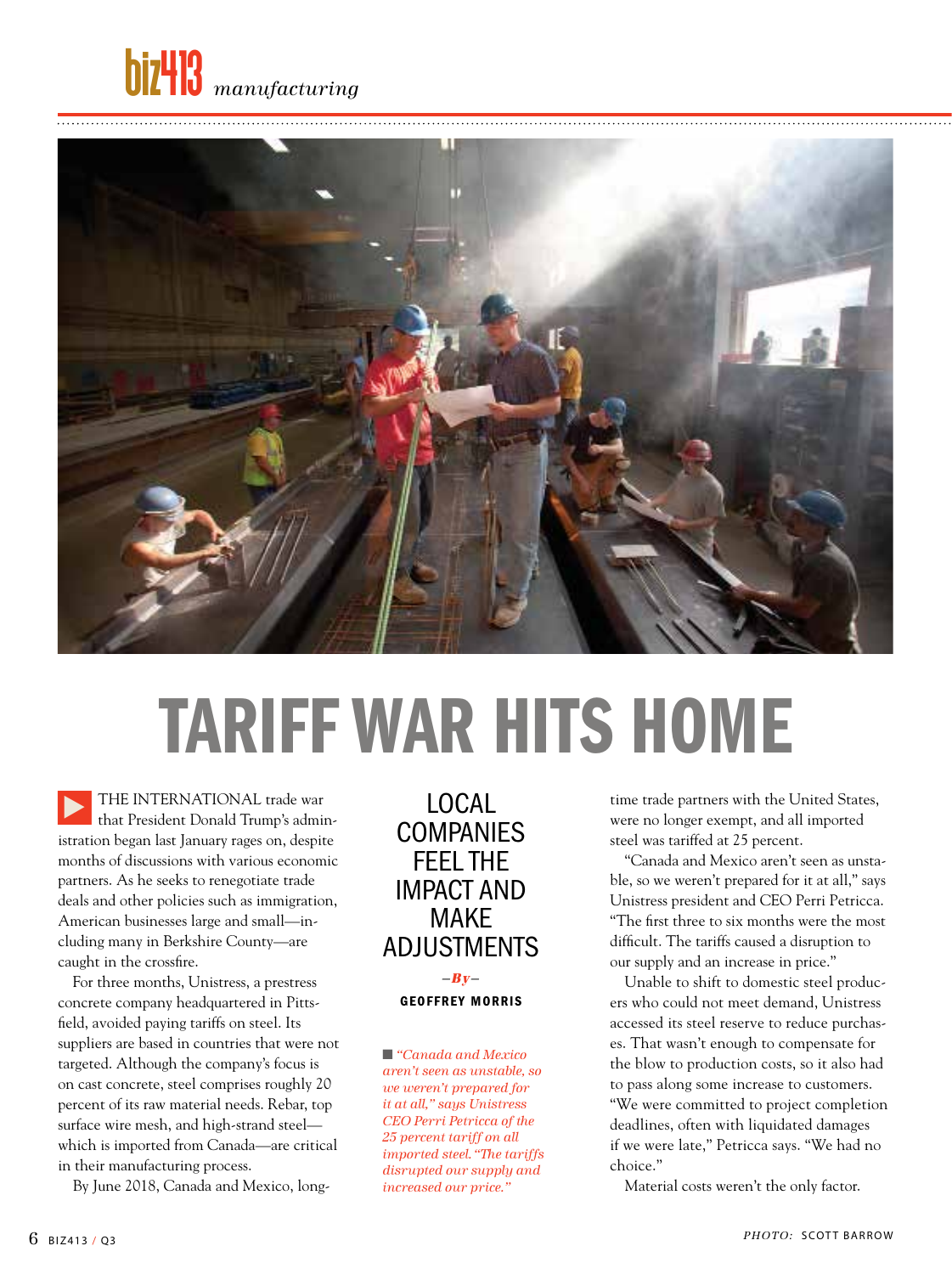Unistress relies on American-made heavy equipment which has shot up in price as well. The company has 300 specialty trailers as well as cranes, loaders, and forklifts that are all made of steel. Although they have a fleet of these machines, they wear out and must be replaced.

"We might buy 50 at a time and a crane costs what it costs," says Petricca. "There's nothing we can do to manage that part of the process."

Steel and aluminum tariffs imposed by the United States on North American partners were lifted this May, but economic tensions between China and the United States continue to escalate. By the end of last summer, the U.S. had imposed tariffs on \$250 billion worth of Chinese products. For Pittsfield-based manufacturer Blue Q, that includes their line of bags, which require specialty post-consumer material that is readily accessible in China.

"We've always paid duty on anything made overseas which, for bags, is roughly 17 percent," says Seth Nash, partner at Blue Q. "We can't absorb the additional 25 percent the government has tacked on."

Unlike Unistress, Blue Q has only recently felt the impacts of last year's tariffs. "The product sitting in our warehouses last year was ordered pretariff," he says. "But most of our new summer releases are more expensive."

Nash doesn't expect the tariffs will cost the company employees. It's difficult to tell how much domestic sales will suffer, but Canada's retaliatory tariffs against U.S. imports greatly impacted Blue Q's sales there.

"Five percent of our business is done in Canada," he says. "That's a really good market for us. We couldn't afford to raise the prices on bags there due to competition, and the retaliatory tariffs on our American-made products like lavatory mist and hand sanitizer meant we were hit from both sides." >



Chesterwood.org | Stockbridge, MA | Open daily

**IESTERWOOD** 



**BU-MAIN** a Linking of The Showell By B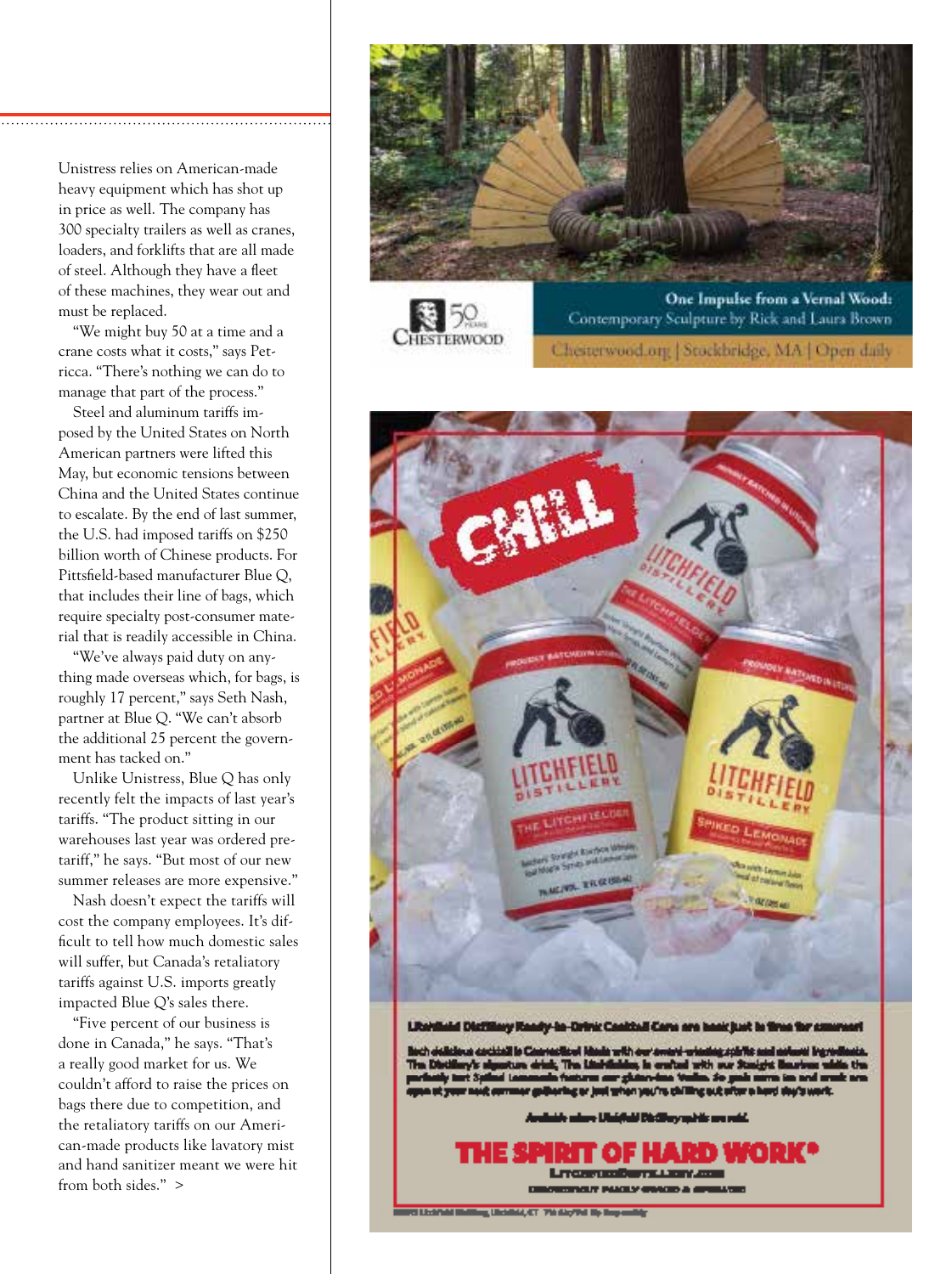### Broad Strokes Timeline

U.S. imposed a 25% tariff on all steel imports and 10% tariff on all aluminum imports (some exemptions including European Union, Canada, and Mexico).

### January 2018

U.S. imposed a 30% tariff on solar energy cells and panels (exemption for Canada) and 50% tariff on washing machines.

### March 23, 2018

**APRIL 2018** China imposed retaliatory tariffs (15-25%) on \$3 billion worth of U.S. fruits, nuts, pork and wine to protest new U.S. steel and aluminum tariffs.

### **JUNE 2018**

U.S. lifted steel and aluminum exemptions for the European Union, Canada and Mexico, which supplied almost half of U.S. steel and aluminum imports in 2017.

### June-JULY 2018

Canada and Mexico imposed retaliatory tariffs (ranging 10- 25%) on a variety of U.S. goods, including beer kegs, whiskey, orange juice, and assorted U.S. metals products. U.S. imposed a 25% tariff on Chinese goods, affecting more than 800 products worth \$34 billion in annual trade (round 1 with China).

July 2018

### August 2018

U.S. imposed a 25% tariff on \$16 billion worth of Chinese goods (round 2 with China). China imposed 25% retaliatory tariffs on \$16 billion worth of U.S. goods.

Hopefully, shoppers may not recognize or be deterred by a slight increase in Blue Q's inexpensive items such as coin purses, whose retail price rose from \$4 to \$5.

Bicycles, on the other hand, more noticeably reflect tariff increases, and a change in the price of a highquality road bike is more likely to affect customer behavior. "Bigger items have the smallest margin," says Chris

Calvert, manager of the Arcadian Shop in Lenox. "The Cannondale Synapse retailed for \$4,000. Today, it retails for \$4,800. A customer might not want to buy it right now."

For an outdoor specialty store like Arcadian, the trade war is impacting almost every type of product it carries, from bikes and apparel to life jackets and kayaks. "We placed an order for Stellar Kayaks last August and the price increased five percent," Calvert says. "When we order them now, the price has gone up another ten percent and we have to pass that on. At this point, it's just customers who are taking the hit."

According to Trade Partnership Worldwide, LLC, the 25 percent tariffs levied against China will cost a U.S. family of four \$767 annually. If the Trump administration imposes a fourth round of tariffs on Chinese goods not



## Go Ahead, Hug it. You're in the Berkshires.

With decades of experience in Socially Responsible losesting our Bedublie-based advisors can do the research to contentre a perifelio that repperts the intersyee we pumboute aboot - like clean water, recycling, and the continuument. Or we can help you avoid certain industries-like gum, petroleum, or others, el this while anyongkay citic and constructing account,

Interested in aligning your personal values and financial goals? Let's have a conversation. Call us at 413-445-2481.



As SEC-registered investment advises, Penatsasnos maintaines Fiducias; relationship with all of our clients,<br>so we are bound legally and ethically to put our clients' interests first. Not all firms are held to this standar